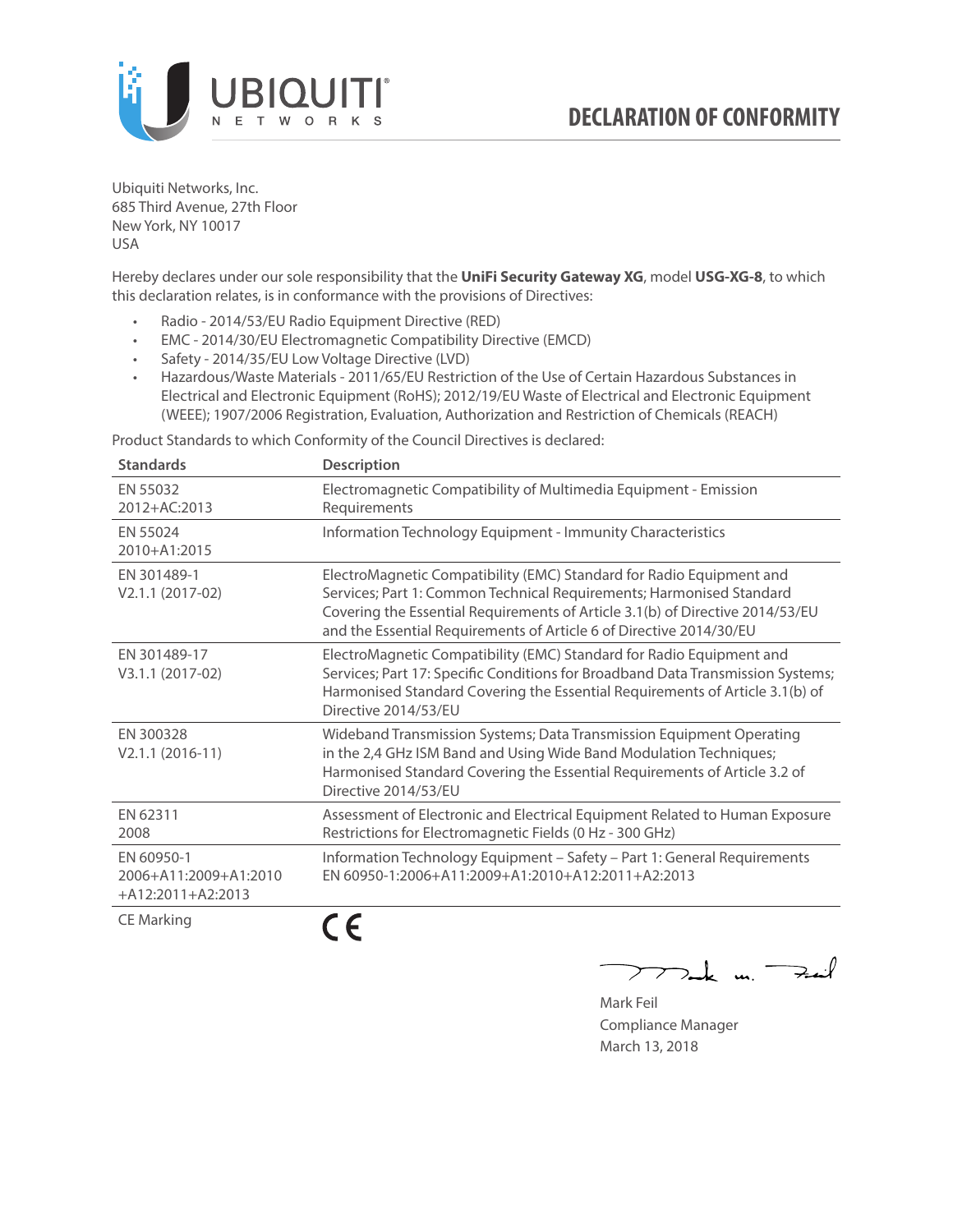

## **български** [Bulgarian]

С настоящото UBIQUITI NETWORKS декларира, че този тип радиосъоръжение USG-XG-8 е в съответствие с Директива 2014/53/ЕС.

## **Hrvatski** [Croatian]

UBIQUITI NETWORKS ovime izjavljuje da je radijska oprema tipa USG-XG-8 u skladu s Direktivom 2014/53/EU.

# **Čeština** [Czech]

Tímto UBIQUITI NETWORKS prohlašuje, že typ rádiového zařízení USG-XG-8 je v souladu se směrnicí 2014/53/EU.

## **Dansk** [Danish]

Hermed erklærer UBIQUITI NETWORKS, at radioudstyrstypen USG-XG-8 er i overensstemmelse med direktiv 2014/53/EU.

# **Nederlands** [Dutch]

Hierbij verklaar ik, UBIQUITI NETWORKS, dat het type radioapparatuur USG-XG-8 conform is met Richtlijn 2014/53/EU.

# **English**

Hereby, UBIQUITI NETWORKS declares that the radio equipment type USG-XG-8 is in compliance with Directive 2014/53/EU.

## **Eesti keel** [Estonian]

Käesolevaga deklareerib UBIQUITI NETWORKS, et käesolev raadioseadme tüüp USG-XG-8 vastab direktiivi 2014/53/EL nõuetele.

## **Suomi** [Finnish]

UBIQUITI NETWORKS vakuuttaa, että radiolaitetyyppi USG-XG-8 on direktiivin 2014/53/EU mukainen.

## **Français** [French]

Le soussigné, UBIQUITI NETWORKS, déclare que l'équipement radioélectrique du type USG-XG-8 est conforme à la directive 2014/53/UE.

## **Deutsch** [German]

Hiermit erklärt UBIQUITI NETWORKS, dass der Funkanlagentyp USG-XG-8 der Richtlinie 2014/53/EU entspricht.

## **Ελληνικά** [Greek]

Με την παρούσα ο/η UBIQUITI NETWORKS, δηλώνει ότι ο ραδιοεξοπλισμός USG-XG-8 πληροί την οδηγία 2014/53/ΕΕ.

## **Magyar** [Hungarian]

UBIQUITI NETWORKS igazolja, hogy a USG-XG-8 típusú rádióberendezés megfelel a 2014/53/EU irányelvnek.

# **Íslenska** [Icelandic]

Hér með lýsir UBIQUITI NETWORKS yfir því að USG-XG-8 er í samræmi við tilskipun 2014/53/ESB.